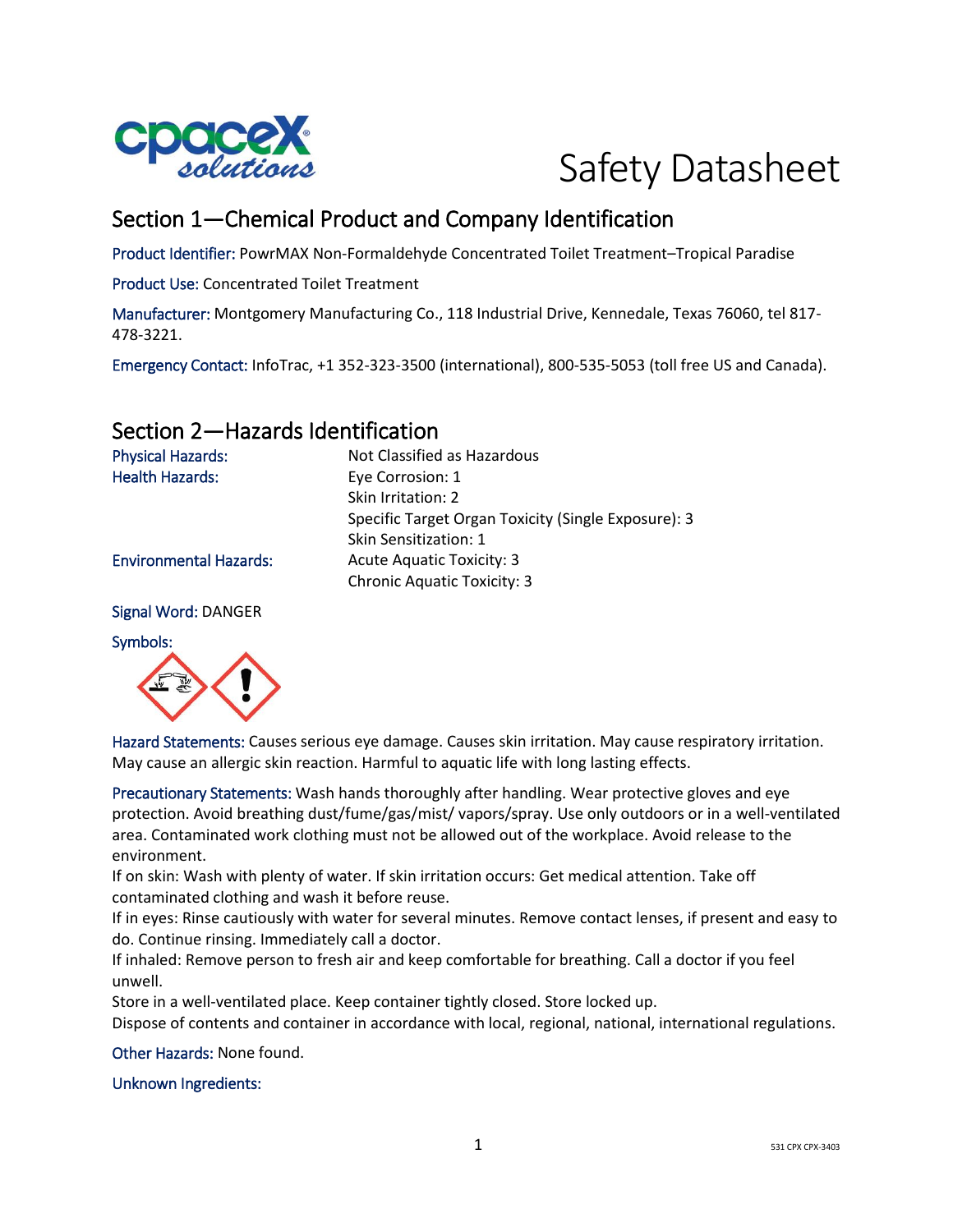## Section 3—Information on Ingredients

| <b>Ingredient Name</b>                                       | Ingredient | Ingredient CAS |
|--------------------------------------------------------------|------------|----------------|
|                                                              | Percentage | No             |
| The exact chemical identities and percentages of composition |            |                |
| have been withheld as a trade secret.                        |            |                |

## Section 4—First Aid Measures

Skin contact: If on skin or hair: Wash with plenty of water. If skin irritation occurs: Get medical attention. Take off contaminated clothing and wash it before reuse.

Eye contact: If in eyes: Rinse cautiously with water for several minutes. Remove contact lenses, if present and easy to do. Continue rinsing. Immediately call a doctor.

Ingestion: If swallowed: No need for first aid is anticipated if material is swallowed. If irritation occurs, seek medical attention.

Inhalation: If inhaled: Remove person to fresh air and keep comfortable for breathing. Call a doctor if you feel unwell.

Most important symptoms/effects, acute and delayed: N/D

Indication of immediate medical attention/special treatment: N/D

#### Section 5—Fire-Fighting Measures

Suitable extinguishing media: Water fog, alcohol foam, dry chemical or CO₂

Specific hazard arising from chemicals: None known

Special equipment and precautions: Self-contained or air supplied breathing apparatus and protective gear. Cool nearby drums with water to prevent pressure build-up.

#### Section 6—Accidental Release Measures

Personal precaution, protective equipment, emergency procedures: Avoid contact with skin and eyes. Do not ingest. Do not inhale. Wear Personal Protective Equipment (refer to section 8).

Methods and material for containment and clean up: Mop or wipe up with absorbent material. Store in DOT approved container. Take care to maintain footing.

## Section 7—Handling and Storage

Precautions for safe handling: Wash thoroughly after handling, especially before eating, drinking, smoking or using restroom facilities. Wash goggles and gloves. Launder contaminated clothing. Do not swallow. Do not get in eyes. Do not inhale mists or vapors.

Cautions for safe storage: Store in a well-ventilated place. Keep container tightly closed. Store locked up.

Incompatibilities: Strong oxidizing and reducing agents

#### Section 8—Exposure controls/personal protection

Exposure Limits: N/D

Specific Engineering: Not established.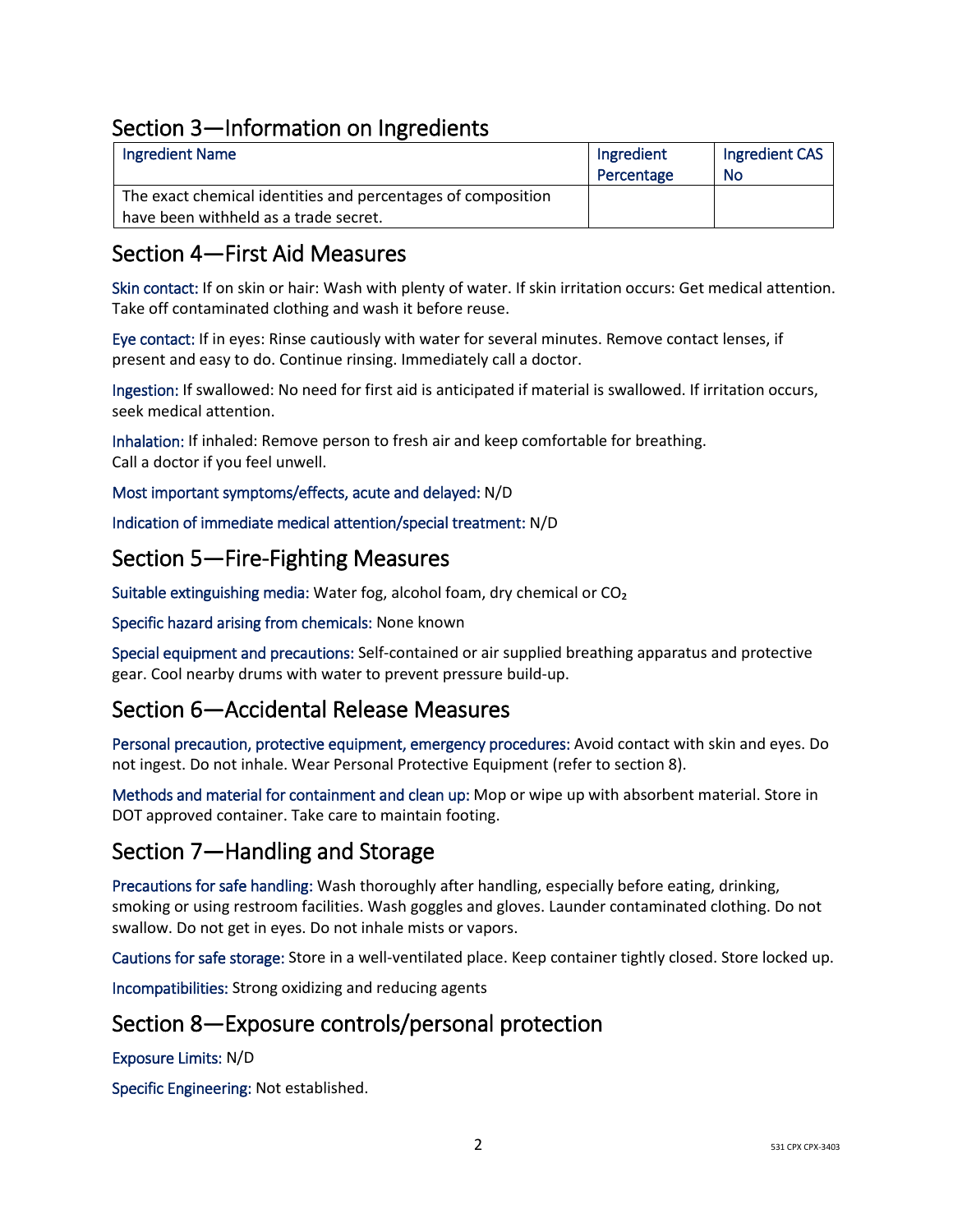Individual protective equipment and measures: Eye Protection: Prevent eye contact. Wear chemical splash goggles or similar eye protection if the potential exists for eye contact. Skin Protection: Avoid skin contact. Wear rubber or impervious plastic gloves to prevent contact. Launder contaminated clothing before re-use. Respiratory Protection: If vapor concentration exceeds TLV, use NIOSH-approved respirator with organic vapor cartridges. General Hygiene: Wash hands after handling. Other Protective Clothing or Equipment: Safety shower and eyewash fountain.

## Section 9—Physical and Chemical Properties

| <b>Physical State: Liquid</b>                     | Flammability (solid, gas): Not Flammable |
|---------------------------------------------------|------------------------------------------|
| Color: Blue                                       | Vapor Pressure (mmHg): N/D               |
| <b>Odor: Characteristic Fragrance</b>             | Vapor Density (air= 1): N/D              |
| Odor Threshold: N/D                               | <b>Relative Density: 1.05</b>            |
| pH: 6-7                                           | Solubilities: In water: complete         |
| Melting point/freezing Point: N/D                 | <b>Partition Coefficient: N/D</b>        |
| Initial Boiling Point and Boiling Range: >200 °F  | Auto-Ignition Temperature: N/D           |
| Flash Point: >200 °F                              | Decomposition Temperature: N/D           |
| <b>Evaporation Rate: N/D</b>                      | Viscosity: N/D                           |
| Upper/Lower Flammability or Explosive limits: N/D |                                          |

#### Section 10—Stability and Reactivity:

| <b>Chemical Stability: Stable</b>            | Condition to Avoid: High heat, flames and sparks. |
|----------------------------------------------|---------------------------------------------------|
| Reactivity: No specific reactivity test data | Possibility of Hazardous Reaction: Hazardous      |
| available for this mixture.                  | Polymerization: will not occur.                   |
| Incompatible Materials: Strong oxidizing and | <b>Hazardous Decomposition Products:</b>          |
| reducing agents                              | Carbon monoxide, carbon dioxide, and possibly     |
|                                              | other combustion product.                         |

## Section 11—Toxicological information:

Information on the likely routes of exposure: Skin contact, eye contact, inhalation, ingestion.

| <b>Chemical Name</b>                          | Oral LD50              | Dermal LD50 | <b>Inhalation LD50</b> |
|-----------------------------------------------|------------------------|-------------|------------------------|
| Ingredient 1                                  | $>900$ mg/kg           | N/D         | N/D                    |
| Ingredient 2                                  | $600 \,\mathrm{mg/kg}$ | N/D         | N/D                    |
| Product as a Whole                            | 3,310 mg/kg            | N/D         | N/D                    |
| The exact chemical identities and percentages |                        |             |                        |
| of composition have been withheld as a trade  |                        |             |                        |
| secret.                                       |                        |             |                        |

Important symptoms: Refer to Section 4—First Aid Measures.

Effects of Acute Exposure: N/D

#### Effects of Chronic Exposure: N/D

Carcinogenicity: IARC, ACGIH, NTP, OSHA: No component of this product present at levels greater than or equal to 0.1% is identified as probable, possible or confirmed human carcinogen by IARC, ACGIH, NTP, OSHA respectively.

Other Data: N/D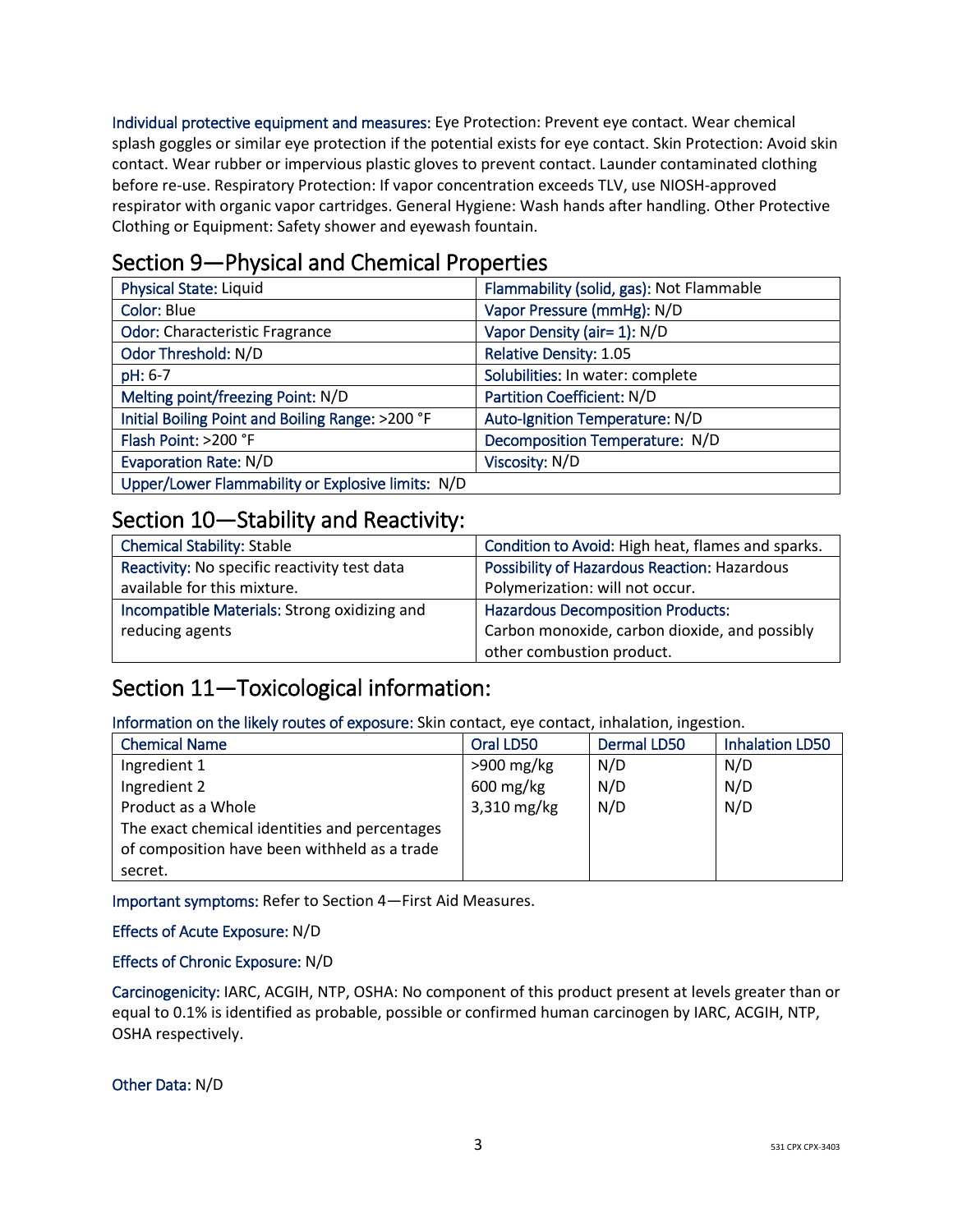## Section 12—Ecological Information:

Ecotoxicity: Harmful to aquatic life with long lasting effects.

Ingredient 1: Toxicity to fish LC50 - Pimephales promelas (fathead minnow) - 3.8 - 6.2 mg/l - 96 h,

Toxicity to daphnia and other aquatic invertebrates LC50 - Daphnia magna (Water flea) - 9.3 - 21.4 mg/l -48 h, Toxicity to bacteria IC50 - Bacteria - > 1,000 mg/l - 16 h.

Ingredient 2: Toxicity to fish LC50 - Lepomis macrochirus - 1.07 mg/l - 96 h. Mortality LOEC - Pimephales promelas (fathead minnow) - 0.45 mg/l - 7 d. Mortality NOEC - Pimephales promelas (fathead minnow) - 0.22 mg/l - 7 d. LC50 - Leuciscus idus (Golden orfe) - 62 mg/l - 48 h.

Toxicity to daphnia and other aquatic invertebrates: EC50 - Daphnia magna (Water flea) - 50 mg/l - 24 h

| Persistence and degradability: N/D | Bioaccumulative Potential: N/D |
|------------------------------------|--------------------------------|
| Mobility in Soil: N/D              | Other Adverse Effects: N/D     |

## Section 13—Disposal Considerations

Waste Treatment Method: Avoid release to the environment. Collect spillage. DO NOT DUMP INTO ANY SEWERS, ON THE GROUND, OR INTO ANY BODY OF WATER. All disposal practices must be in compliance with all Federal, State/Provincial and local laws and regulations. Regulations may vary in different locations. Waste characterizations and compliance with applicable laws are the responsibility solely of the waste generator. FOR UNUSED & UNCONTAMINATED PRODUCT, the preferred options include sending to a licensed, permitted: Incinerator or other thermal destruction device. Waste water treatment system.

## Section 14—Transport Information

| UN number:                                                                  | UN proper shipping name:     |  |
|-----------------------------------------------------------------------------|------------------------------|--|
| Transport hazard class(es) :                                                | Packing group if applicable: |  |
| <b>Environmental hazards:</b>                                               | Special precautions:         |  |
| Transport in bulk (according to Annex II of MARPOL 73/78 and the IBC Code): |                              |  |

# Section 15—Regulatory information

No information found.

## Section 16—Other Information

#### Key to Abbreviations:

no info not determined, no information found N/D not determined, no information found

Date SDS Prepared: July 1, 2015

Suggested NFPA rating: N/D

Suggested HMIS rating: H=1, F=0, P=0, PPE=N/D. (NPCA recommends that PPE codes be determined by the employer, who is most familiar with the actual conditions under which chemicals are used at the work location.)

This information is prepared according to 29 CFR 1910.1200 and is based on typical working conditions, use of product according to label directions, and the works of others. It may not be accurate. Actual use conditions are beyond our control. Employers should make their own studies to determine the suitability of the information for their purposes. Users assume all risks of use, handling, and disposal of the product, or of publishing, use, or reliance upon, this information. We assume no liability for any